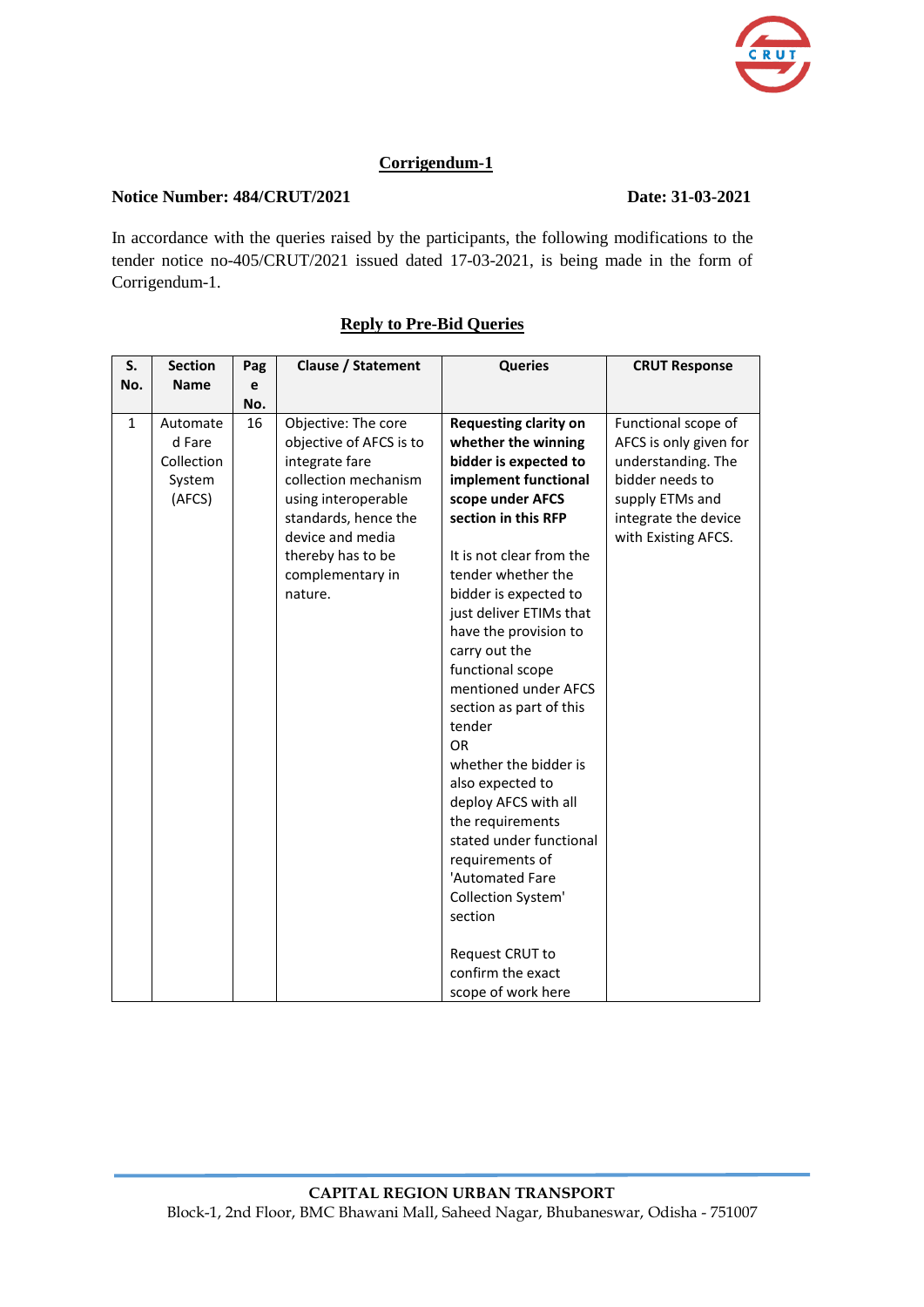

| 2 | Automate<br>d Fare<br>Collection<br>System<br>(AFCS) | 16 | Objective: The core<br>objective of AFCS is to<br>integrate fare<br>collection mechanism<br>using interoperable<br>standards, hence the<br>device and media<br>thereby has to be<br>complementary in<br>nature. | <b>Requesting clarity on</b><br>whether the winning<br>bidder is expected to<br>implement functional<br>scope under Handheld<br><b>Ticketing Machines</b><br>section in this RFP<br>It is not clear from the<br>tender whether the<br>bidder is expected to<br>just deliver ETIMs that<br>have the provision to<br>carry out the<br>functional scope<br>mentioned under ETM<br>section as part of this<br>tender<br>OR<br>whether the bidder is<br>also expected to<br>implement all the<br>requirements stated<br>under functional<br>requirements of<br>'Handheld Ticketing<br>Machines-ETMs'<br>section.<br>Request you to confirm<br>the exact scope of<br>work. | Bidder need to<br>deliver the ETM<br>devices and integrate<br>the same with<br>existing system. The<br>bidder must ensure<br>the compatibility of<br>ETMs with the<br>functionalities<br>provided in the<br>tender documents. |
|---|------------------------------------------------------|----|-----------------------------------------------------------------------------------------------------------------------------------------------------------------------------------------------------------------|----------------------------------------------------------------------------------------------------------------------------------------------------------------------------------------------------------------------------------------------------------------------------------------------------------------------------------------------------------------------------------------------------------------------------------------------------------------------------------------------------------------------------------------------------------------------------------------------------------------------------------------------------------------------|-------------------------------------------------------------------------------------------------------------------------------------------------------------------------------------------------------------------------------|
| 3 | Automate<br>d Fare<br>Collection<br>System<br>(AFCS) | 16 | Objective: The core<br>objective of AFCS is to<br>integrate fare<br>collection mechanism<br>using interoperable<br>standards, hence the<br>device and media<br>thereby has to be<br>complementary in<br>nature. | <b>Requesting</b><br>confirmation on ONE<br><b>TIME</b><br>integrationRequesting<br>confirmation from<br>CRUT that the<br>integration mentioned<br>here is ONE TIME                                                                                                                                                                                                                                                                                                                                                                                                                                                                                                  | YES, the integration<br>mentioned in the<br>tender document is<br>one time integration.                                                                                                                                       |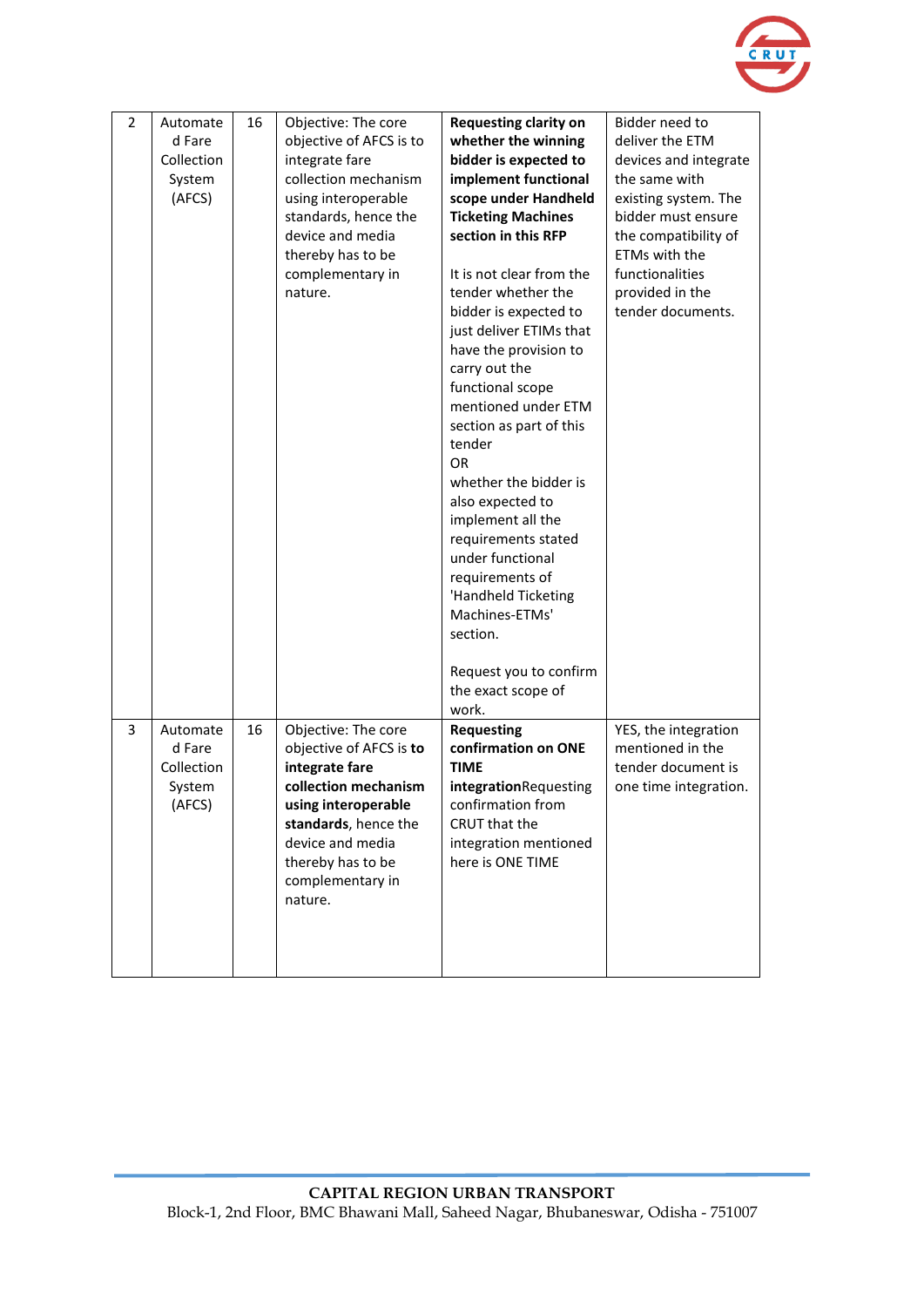

| 4 | Short<br>Tender<br>Notice<br>Bidder's<br>Eligibility | 0,<br>13 | For Supply and<br>Integration of 300<br><b>Electronic Ticketing</b><br>Machines for the<br>transit vehicles owned<br>by CRUT, Odisha with<br>warranty of 5 years<br>Certificate, to the<br>effect that bidder will<br>provide the quoted<br>item(s) Warranty<br>period of 5 (five) years<br>including all spares,<br>accessories,<br>consumables etc. | <b>Request CRUT to</b><br>reduce the warranty<br>requirement to 3 years<br>The life of the machine<br>especially in mobility<br>business is 2.5 - 3<br>years. Therefore,<br>requesting CRUT to<br>reduce the warranty<br>requirement to 3 years                                                                                                                                                                                                     | <b>Tender Document</b><br>clause remains<br>unchanged. The<br>ETMs should have 5<br>Years of<br>comprehensive<br>warranty. |
|---|------------------------------------------------------|----------|-------------------------------------------------------------------------------------------------------------------------------------------------------------------------------------------------------------------------------------------------------------------------------------------------------------------------------------------------------|-----------------------------------------------------------------------------------------------------------------------------------------------------------------------------------------------------------------------------------------------------------------------------------------------------------------------------------------------------------------------------------------------------------------------------------------------------|----------------------------------------------------------------------------------------------------------------------------|
| 5 | Short<br>Tender<br>NoticeBid<br>der's<br>Eligibility | 0,<br>13 | For Supply and<br>Integration of 300<br><b>Electronic Ticketing</b><br>Machines for the<br>transit vehicles owned<br>by CRUT, Odisha with<br>warranty of 5<br>yearsCertificate, to the<br>effect that bidder will<br>provide the quoted<br>item(s) Warranty<br>period of 5 (five) years<br>including all spares,<br>accessories,<br>consumables etc.  | <b>Request clarity on</b><br>exemptions to<br>warrantyWhile basic<br>repair can be covered<br>under warranty, our<br>understanding is that<br>the following are<br>always exempted<br>under warranty<br>extended by<br>companies. Request<br>CRUT to confirm the<br>following regular<br>exclusions to warranty.<br>1) Adaptor2) Battery<br>pack3) Any kind of<br>physical damage4)<br>Scrathed or missing<br>parts5) Liquid seepage<br>in the unit | The bidder must<br>provide 5 years of<br>comprehensive<br>warranty.                                                        |
| 6 | Annexure<br>-A:<br>Financial<br>Bid<br>Format        | 25       | SIM card cost                                                                                                                                                                                                                                                                                                                                         | <b>Request CRUT to</b><br>provide clarity on how<br>SIM card costs would<br>be accommodated.<br>Will the bidder be<br>expected to upfront<br>charge the cost of SIM<br>for 5 years as the bid is<br>one time? If there is an<br>alternate way, request<br>CRUT to provide clarity                                                                                                                                                                   | SIM Card will be<br>provided by CRUT.<br>The bidder has to<br>supply only ETMs.                                            |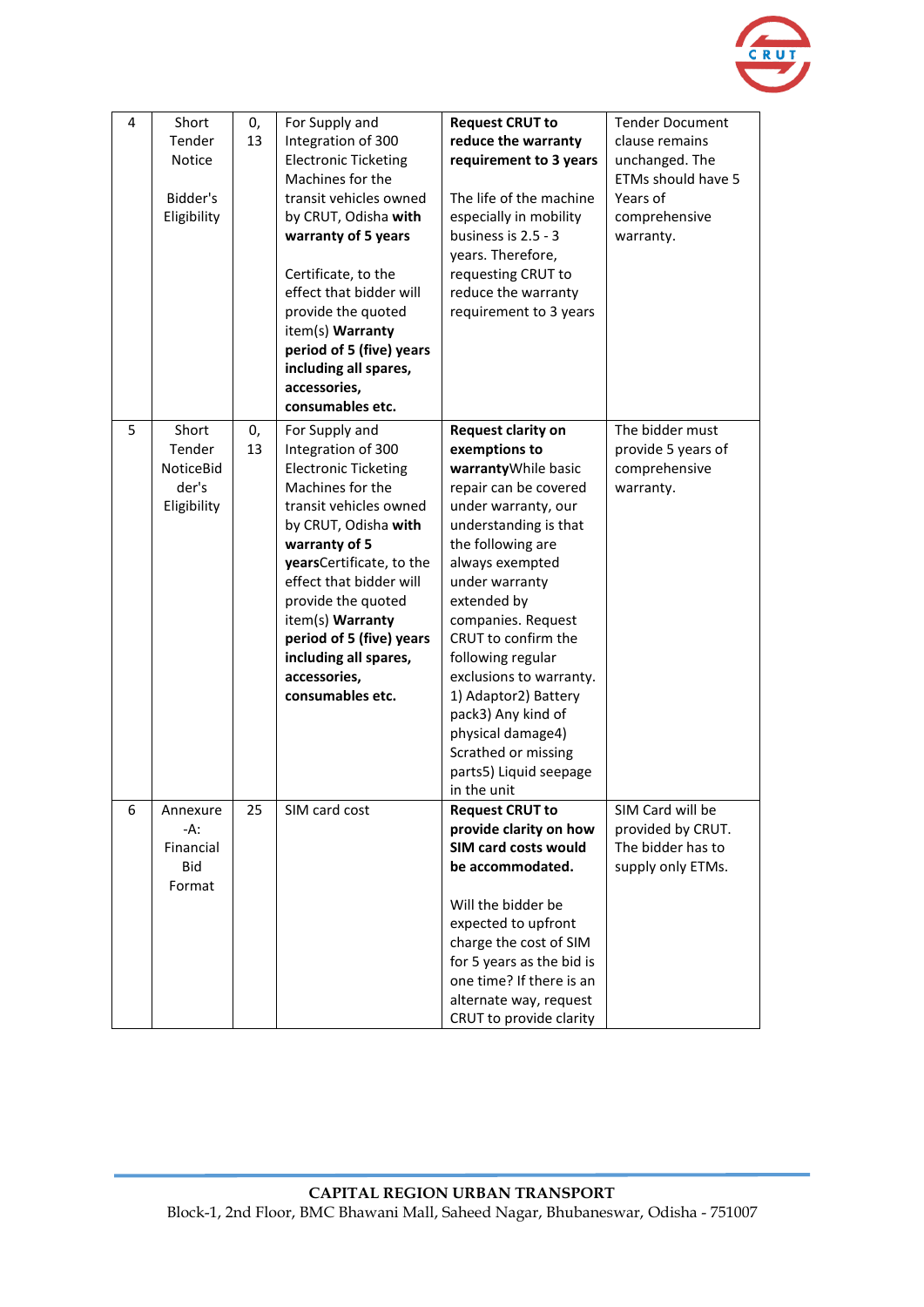

| $\overline{7}$ | Annexure<br>$-A$ :<br>Financial<br><b>Bid</b><br>Format | 25 | Payments - Missing                                                                                                                                                                                                      | <b>Request CRUT to</b><br>include the clause on<br><b>Payment terms</b><br>The section on<br>payments is missing in<br>the RFP. Kindly include                                                                                                                                                                                                                                                                                                                                                                                        | Payments Terms:<br>70% on successful<br>delivery &<br>integration of<br>devices.<br>30% on stabilization<br>(30 Days after<br>integration) |
|----------------|---------------------------------------------------------|----|-------------------------------------------------------------------------------------------------------------------------------------------------------------------------------------------------------------------------|---------------------------------------------------------------------------------------------------------------------------------------------------------------------------------------------------------------------------------------------------------------------------------------------------------------------------------------------------------------------------------------------------------------------------------------------------------------------------------------------------------------------------------------|--------------------------------------------------------------------------------------------------------------------------------------------|
| 8              | Disqualifi<br>cation                                    | 8  | Bidder fails to deposit<br>the bid security or fails<br>to deliver the product<br>within 21 Days of the<br>date of issue of<br>Purchase Order or<br>within such extended<br>period, as may be<br>specified by the CRUT. | <b>Requesting CRUT to</b><br>extend the timeline to<br>at least 40 days<br>The lot requirement is<br>huge - 300 devices.<br>Placing order and<br>shipping them is time<br>consuming. We might<br>experience unexpected<br>delays during transit<br>considering the fact<br>that there are chances<br>of a second wave of<br>covid-19. Therefore,<br>we request you to<br>extend the timelines to<br>40 days                                                                                                                           | <b>Tender Document</b><br>clause will prevail.                                                                                             |
| 9              | Bidder's<br>Eligibility                                 | 12 | Documents required to<br>submit: Trade Licence                                                                                                                                                                          | <b>Requesting CRUT to</b><br>make Trade License<br>optionalThere could be<br>companies that are in<br>the business of<br>deploying ETIMs and<br>AFCS, and managing<br>similar projects across<br>India that may not<br>have Trade License as<br>they are not the OEMs<br>for these devices.<br>Therefore, in the<br>interest of procuring<br>the best solution<br>available in the market<br>and to allow maximum<br>participation in the bid,<br>we request you to be<br>flexible and remove<br>the requirement of<br>Trade License. | <b>Tender Document</b><br>clause will prevail.                                                                                             |